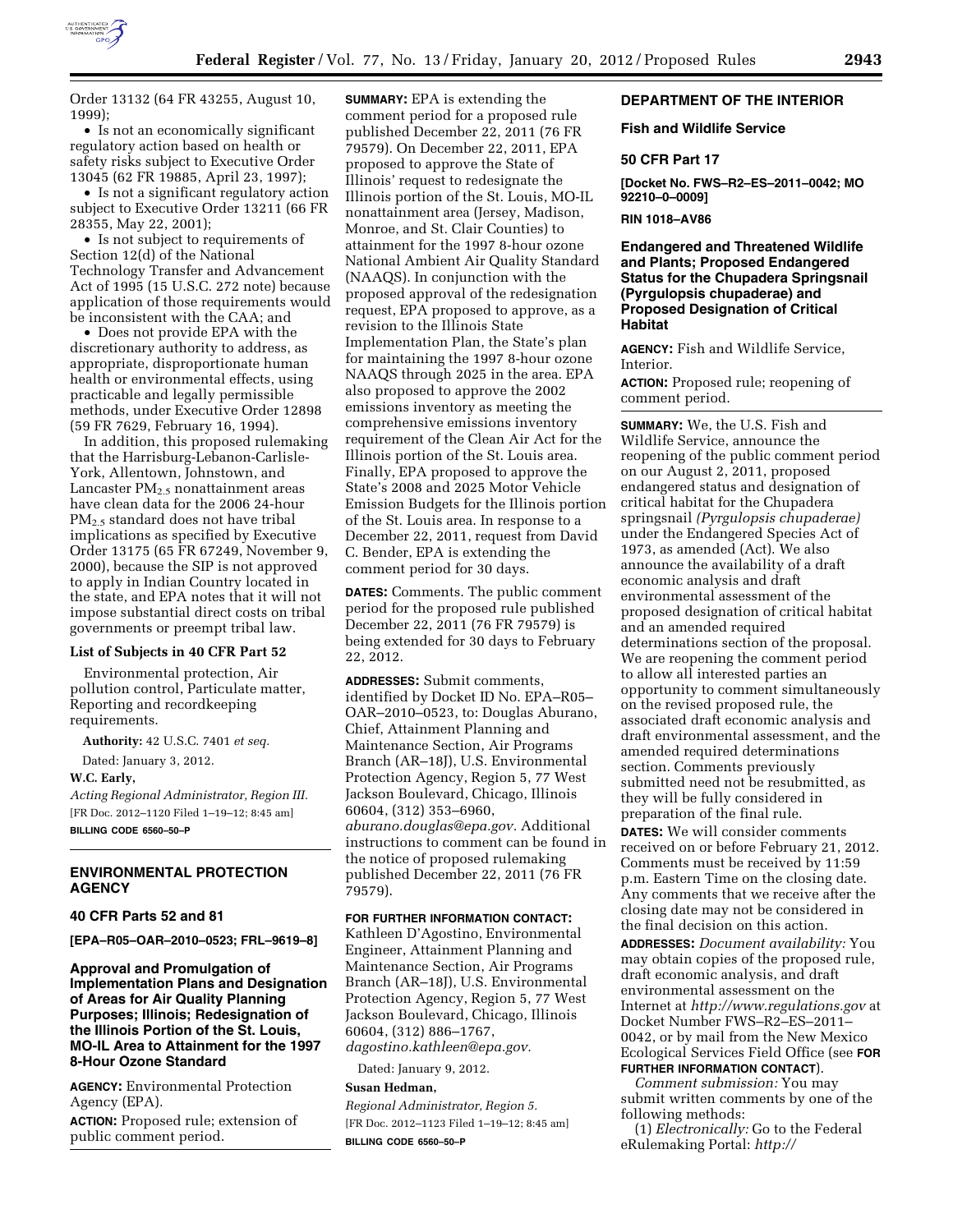*[www.regulations.gov.](http://www.regulations.gov)* Search for Docket No. FWS–R2–ES–2011–0042, which is the docket number for this rulemaking.

(2) *By hard copy:* Submit by U.S. mail or hand-delivery to: Public Comments Processing, Attn: FWS–R2–ES–2011– 0042; Division of Policy and Directives Management; U.S. Fish and Wildlife Service; 4401 N. Fairfax Drive, MS 2042–PDM; Arlington, VA 22203.

We request that you send comments only by the methods described above. We will post all comments on *[http://](http://www.regulations.gov) [www.regulations.gov.](http://www.regulations.gov)* This generally means that we will post any personal information you provide us (see the Public Comments section below for more information).

## **FOR FURTHER INFORMATION CONTACT:**

Wally ''J'' Murphy, Field Supervisor, U.S. Fish and Wildlife Service, New Mexico Ecological Services Field Office, 2105 Osuna NE., Albuquerque, NM 87113, by telephone ((505) 346–2525), or by facsimile ((505) 346–2542). Persons who use a telecommunications device for the deaf (TDD) may call the Federal Information Relay Service (FIRS) at (800) 877–8339.

# **SUPPLEMENTARY INFORMATION:**

# **Public Comments**

We will accept written comments and information during this reopened comment period on our proposed listing as endangered and our proposed designation of critical habitat for the Chupadera springsnail that was published in the **Federal Register** on August 2, 2011 (76 FR 46218), our draft economic analysis and draft environmental assessment of the proposed designation, and the amended required determinations provided in this document. We will consider information and recommendations from all interested parties. We are particularly interested in comments concerning:

(1) The reasons why we should or should not designate habitat as ''critical habitat'' under section 4 of the Act (16 U.S.C. 1531 *et seq.*), including whether there are threats to the species from human activity, the degree of which can be expected to increase due to the designation, and whether that increase in threat outweighs the benefit of designation such that the designation of critical habitat is not prudent.

(2) Specific information on:

(a) The distribution of the Chupadera springsnail;

(b) The amount and distribution of Chupadera springnail habitat; and

(c) What areas occupied by the species at the time of listing that contain features essential for the conservation of

the species we should include in the designation and why; and

(d) What areas not occupied at the time of listing are essential for the conservation of the species and why.

(3) Land use designations and current or planned activities in the subject areas and their possible impacts on proposed critical habitat.

(4) Any foreseeable economic, national security, or other relevant impacts that may result from designating any area that may be included in the final designation. We are particularly interested in any impacts on small entities, and the benefits of including or excluding areas from the proposed designation that are subject to these impacts.

(5) The projected and reasonably likely impacts of climate change on the Chupadera springsnail and on the critical habitat we are proposing.

(6) Whether our approach to designating critical habitat could be improved or modified in any way to provide for greater public participation and understanding, or to assist us in accommodating public concerns and comments.

(7) Information on the extent to which the description of economic impacts in the draft economic analysis is complete and accurate.

(8) The likelihood of adverse social reactions to the designation of critical habitat, as discussed in the draft economic analysis and draft environmental assessment, and how the consequences of such reactions, if likely to occur, would relate to the conservation and regulatory benefits of the proposed critical habitat designation.

If you submitted comments or information on the proposed rule (76 FR 46218) during the initial comment period from August 2, 2011, to October 3, 2011, please do not resubmit them. We will incorporate them into the public record as part of this comment period, and we will fully consider them in the preparation of our final determination. Our final determination concerning revised critical habitat will take into consideration all written comments and any additional information we receive during both comment periods. On the basis of public comments, we may, during the development of our final determination, find that areas proposed are not essential, are appropriate for exclusion under section  $\overline{4(b)}$ (2) of the Act, or are not appropriate for exclusion.

You may submit your comments and materials concerning the proposed rule, draft economic analysis, or draft environmental assessment by one of the methods listed in **ADDRESSES.** We request that you send comments only by the methods described in **ADDRESSES**.

If you submit a comment via *[http://](http://www.regulations.gov)  [www.regulations.gov,](http://www.regulations.gov)* your entire comment—including any personal identifying information—will be posted on the Web site. We will post all hardcopy comments on *[http://](http://www.regulations.gov)  [www.regulations.gov](http://www.regulations.gov)* as well. If you submit a hardcopy comment that includes personal identifying information, you may request at the top of your document that we withhold this information from public review. However, we cannot guarantee that we will be able to do so.

Comments and materials we receive, as well as supporting documentation we used in preparing the proposed rule, draft economic analysis, and draft environmental assessment, will be available for public inspection on *<http://www.regulations.gov>* at Docket No. FWS–R2–ES–2011–0042, or by appointment, during normal business hours, at the U.S. Fish and Wildlife Service, New Mexico Ecological Services Field Office (see **FOR FURTHER INFORMATION CONTACT**).

## **Background**

It is our intent to discuss only those topics directly relevant to the proposed listing and designation of critical habitat for the Chupadera springsnail in this document. For more information on previous Federal actions concerning the Chupadera springsnail, refer to the proposed listing and designation of critical habitat published in the **Federal Register** on August 2, 2011 (76 FR 46218), which is available online at *<http://www.regulations.gov>* (at Docket Number FWS–R2–ES–2011–0042) or from the New Mexico Ecological Services Field Office (see **FOR FURTHER INFORMATION CONTACT**).

#### *Previous Federal Actions*

On August 2, 2011 (76 FR 46218), we published a proposed rule to list as endangered and designate critical habitat for the Chupadera springsnail. We proposed to designate approximately 1.9 acres (ac) (0.7 hectares (ha)) in two units located in Socorro County, New Mexico, as critical habitat. That proposal had a 60-day comment period, ending October 3, 2011. We received no request for a public hearing; therefore, no public hearing will be held.

### *Critical Habitat*

Section 3 of the Act defines critical habitat as the specific areas within the geographical area occupied by a species, at the time it is listed in accordance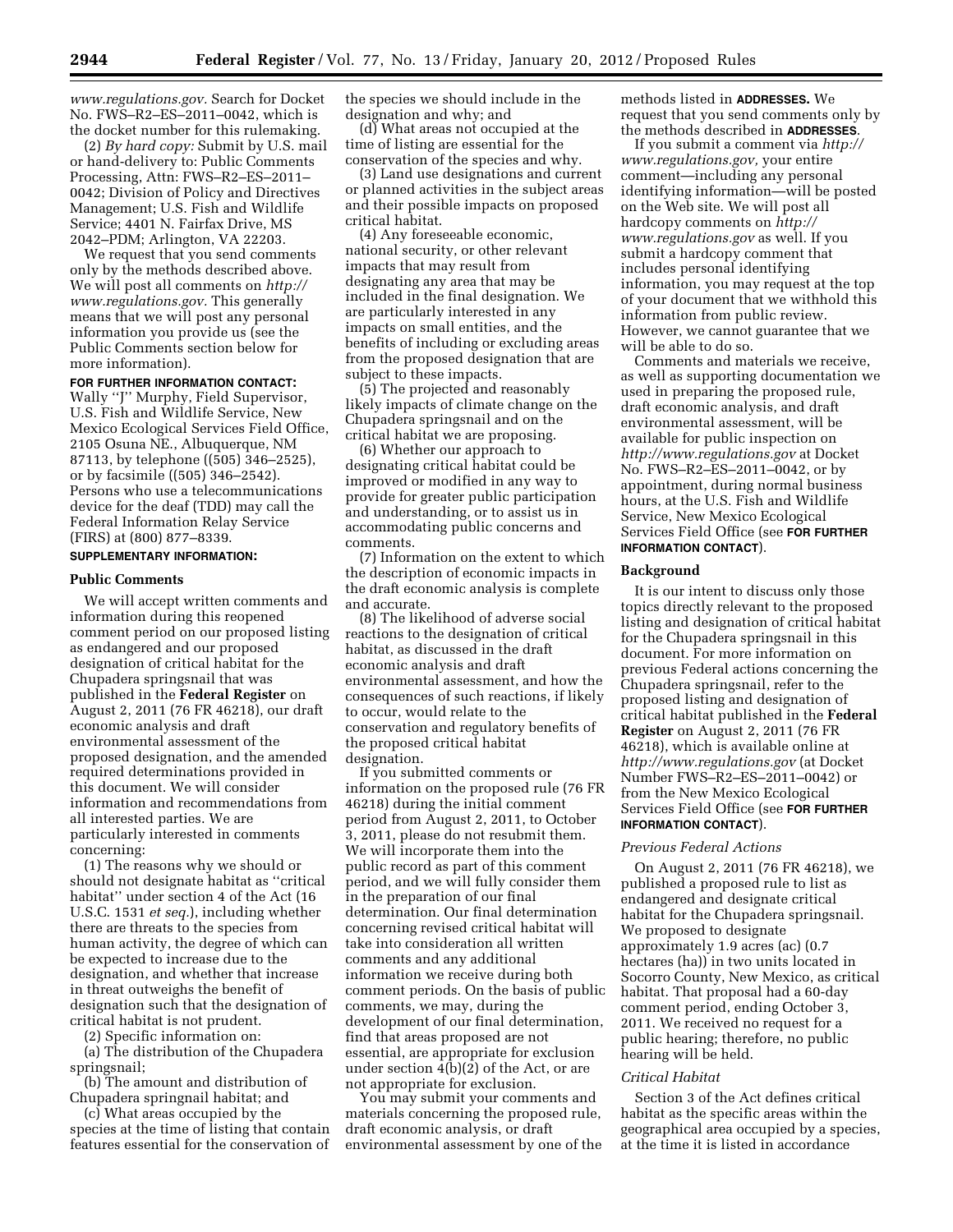with the Act, on which are found those physical or biological features essential to the conservation of the species and that may require special management considerations or protection, and specific areas outside the geographical area occupied by a species at the time it is listed, upon a determination that such areas are essential for the conservation of the species. If the proposed rule is made final, section 7 of the Act will prohibit destruction or adverse modification of critical habitat by any activity funded, authorized, or carried out by any Federal agency. Federal agencies proposing actions affecting critical habitat must consult with us on the effects of their proposed actions, under section 7(a)(2) of the Act.

# **Consideration of Impacts Under Section 4(b)(2) of the Act**

Section 4(b)(2) of the Act requires that we designate or revise critical habitat based upon the best scientific data available, after taking into consideration the economic impact, impact on national security, or any other relevant impact of specifying any particular area as critical habitat. We may exclude an area from critical habitat if we determine that the benefits of excluding the area outweigh the benefits of including the area as critical habitat, provided such exclusion will not result in the extinction of the species.

When considering the benefits of inclusion for an area, we consider the additional regulatory benefits that area would receive from the protection from adverse modification or destruction as a result of actions with a Federal nexus (activities conducted, funded, permitted, or authorized by Federal agencies), the educational benefits of mapping areas containing essential features that aid in the recovery of the listed species, and any benefits that may result from designation due to State or Federal laws that may apply to critical habitat.

When considering the benefits of exclusion, we consider, among other things, whether exclusion of a specific area is likely to result in conservation; the continuation, strengthening, or encouragement of partnerships; or implementation of a management plan. In the case of the Chupadera springsnail, the benefits of critical habitat include public awareness of the presence of the Chupadera springsnail and the importance of habitat protection, and, where a Federal nexus exists, increased habitat protection for the Chupadera springsnail due to protection from adverse modification or destruction of critical habitat. In practice, situations with a Federal nexus exist primarily on Federal lands or for projects undertaken by Federal agencies.

We have not proposed to exclude any areas from critical habitat. However, the final decision on whether to exclude any areas will be based on the best scientific data available at the time of the final designation, including information obtained during the comment period and information about the economic impact of designation. Accordingly, we have prepared a draft economic analysis and draft environmental assessment concerning the proposed critical habitat designation, which are available for review and comment (see **ADDRESSES**).

# *Draft Economic Analysis*

The purpose of the draft economic analysis is to identify and analyze the potential economic impacts associated with the proposed critical habitat designation for the Chupadera springsnail. The draft economic analysis describes the economic impacts of all potential conservation efforts for the Chupadera springsnail; some of these costs will likely be incurred regardless of whether we designate critical habitat. The economic impact of the proposed critical habitat designation is analyzed by comparing scenarios both ''with critical habitat'' and ''without critical habitat.'' The ''without critical habitat'' scenario represents the baseline for the analysis, considering protections already in place for the species (e.g., under the Federal listing and other Federal, State, and local regulations). The baseline, therefore, represents the costs incurred regardless of whether critical habitat is designated. The ''with critical habitat'' scenario describes the incremental impacts associated specifically with the designation of critical habitat for the species. The incremental conservation efforts and associated impacts are those not expected to occur absent the designation of critical habitat for the species. In other words, the incremental costs are those attributable solely to the designation of critical habitat, above and beyond the baseline costs; these are the costs we may consider in the final designation of critical habitat when evaluating the benefits of excluding particular areas under section 4(b)(2) of the Act. The analysis looks at baseline impacts incurred from the listing of the species and forecasts both baseline and incremental impacts likely to occur if we finalize the proposed critical habitat designation. For a further description of the methodology of the analysis, see ''Framework for the Analysis,'' of the draft economic analysis.

The draft economic analysis provides estimated costs of the foreseeable potential economic impacts of the proposed critical habitat designation for the Chupadera springsnail. It identifies potential incremental costs as a result of the proposed critical habitat designation; these are those costs attributed to critical habitat over and above those baseline costs attributed to listing. The draft economic analysis quantifies economic impacts of Chupadera springsnail conservation efforts associated with residential development and ranch activities.

Existing and planned subdivision development in the area can lead to groundwater depletion, threatening the springsnail and its habitat by reducing water flow at the spring that supports the species. Residential activities can also lead to modification of the area around the springhead and springbrook, causing habitat degradation through inundation and changes in water flow and chemistry. However, a Federal nexus consultation under section 7 of the Act is unlikely to exist, as each parcel will have its own groundwater well, which is regulated by the New Mexico Office of the State Engineer with no Federal involvement. Unit 1 is not slated for development; therefore, it is unlikely the landowners will apply for a permit under section 404 of the Clean Water Act. We are unaware of the plans for Unit 2, but we believe that any development would avoid the spring and therefore avoid the need for a section 404 permit. Because there are no foreseeable activities with a Federal nexus, the draft economic analysis found no economic impact of the proposed designation of critical habitat beyond a possible ''stigma effect'' to land values. This stigma effect arises from the perception of landowners that designation of critical habitat may impede future land development and, therefore, depress land values. Our economic analysis was unable to quantify the economic value of any possible stigma effects.

As we stated earlier, we are soliciting data and comments from the public on the draft economic analysis, draft environmental assessment, and all aspects of the proposed rule and our amended required determinations. We may revise the proposed rule or supporting documents to incorporate or address information we receive during the public comment period. In particular, we may exclude an area from critical habitat if we determine that the benefits of excluding the area outweigh the benefits of including the area, provided the exclusion will not result in the extinction of this species.